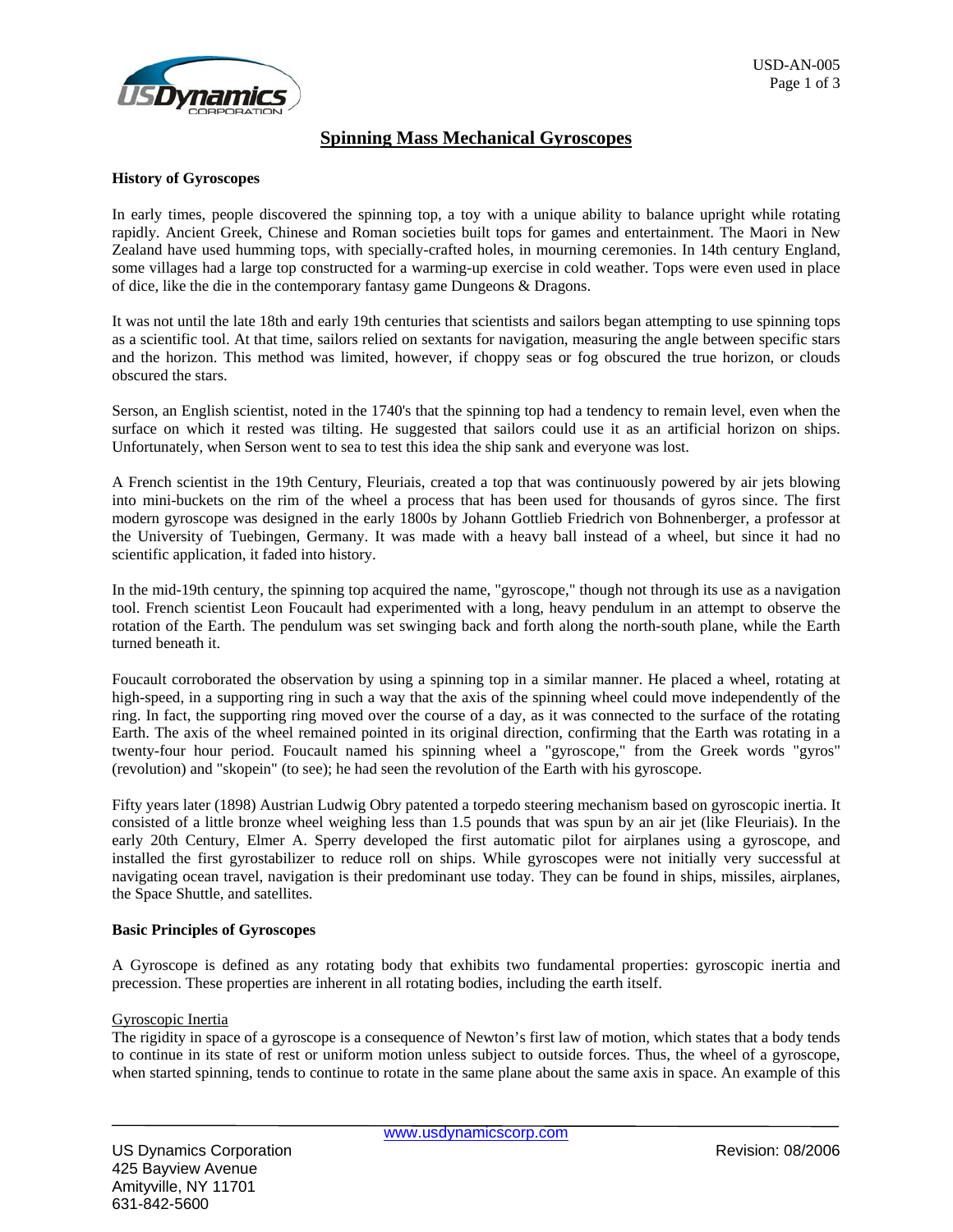tendency is a rifle bullet that, because it spins on itself in flight, exhibits gyroscopic inertia, tending to maintain a straighter line of flight than it would if not rotating.

Rigidity in space can best be demonstrated by a model gyroscope consisting of a flywheel supported in rings in such a way that the axle of the flywheel can assume any angle in space. However, if the model is moved about, tipped, or turned at the will of the demonstrator, the flywheel will maintain its original plane of rotation as long as it continues to spin with sufficient velocity to overcome the friction with its supporting bearings.

## Precession

When a force applied to a gyroscope tends to change the direction of the axis of rotation, the axis will move in a direction at right angles to the direction in which the force is applied. This motion is produced jointly by the angular momentum of the rotating body and the applied force. A simple example of precession can be seen in the rolling hoop: to cause the hoop to turn a corner, guiding pressure is not applied to the front or rear of the hoop, as might be expected, but against the top. This pressure, although applied about a horizontal axis, does not cause the hoop to fall over, but to precess about the vertical axis, with the result that the hoop turns and proceeds in a new direction.

The three axis of a gyroscope are called the spin, input, and output axis. The spin axis is the axis that the gyro rotor is rotating. The input axis is the axis about which the rotation of the case of the gyro causes a maximum output. It is normal to the spin axis. The output axis is the axis about which the gimbal is rotating. The pickoff determines the position of the gimbal with respect to the gyro case.

The positive direction of the spin axis is found by wrapping the fingers of the right hand in the direction of the spin rotation. With the thumb of this hand pointing outward at a 90 degree angle, it points in the direction of the positive spin axis or spin vector.

The input axis, also called the torque axis, also uses the right hand rule. If the fingers of the right hand are wrapped in the direction of the applied force, the thumb will point in the direction of the torque vector. The applied force will cause the spin axis to move into the torque axis rotating the gimbal about the output axis or precession axis.

Again the right hand can be helpful in demonstrating these relationships. Arrange your thumb, index and middle fingers into the three quadrature axis. Assume that your thumb is pointing in the direction of the spin vector and that your index finger is pointing in the direction of the torque vector. Keep your fingers rigidly in this configuration.

When you try to rotate your thumb (spin vector) into your index finger (torque vector) your hand (the gyro) moves around your middle finger (precession axis) just the way the actual gyro does. In addition, the middle finger points in the direction of the precession vector. This is also known as the law of gyroscopic precession.

## **Types of Spinning Mass Gyros**

There are two basic types of single axis, spinning mass gyros. A rate gyro which is an open loop system and a rate integrating gyro which is a closed loop version of the rate gyro.

#### The Rate Gyro

If a gyro is subjected to any angular rate, a torque about the quadrature axis will be developed. A torque input produces an angular rate output (torque in – precession out) and an angular rate input produces a torque output (precession in – torque out). The rate in – torque out relationship is the basis of the rate gyro.

The spinmotor is mounted in a gimbal that is attached to the gyro case by a torsion bar on one end and a precision bearing at the other end. The torsion bar limits the rotation of the gimbal. The gimbal turns about the output axis in response to a rotation about the input axis. This effect is a consequence of the property of precession. When the gyro is turned about the input axis, the direction of angular momentum is changed of the same angle. This variation of angular momentum will create a torque on the gyroscope wheel in accordance with Newton's law. This torque will act on the gimbal that will rotate about the output axis of an angle proportional to the input velocity.